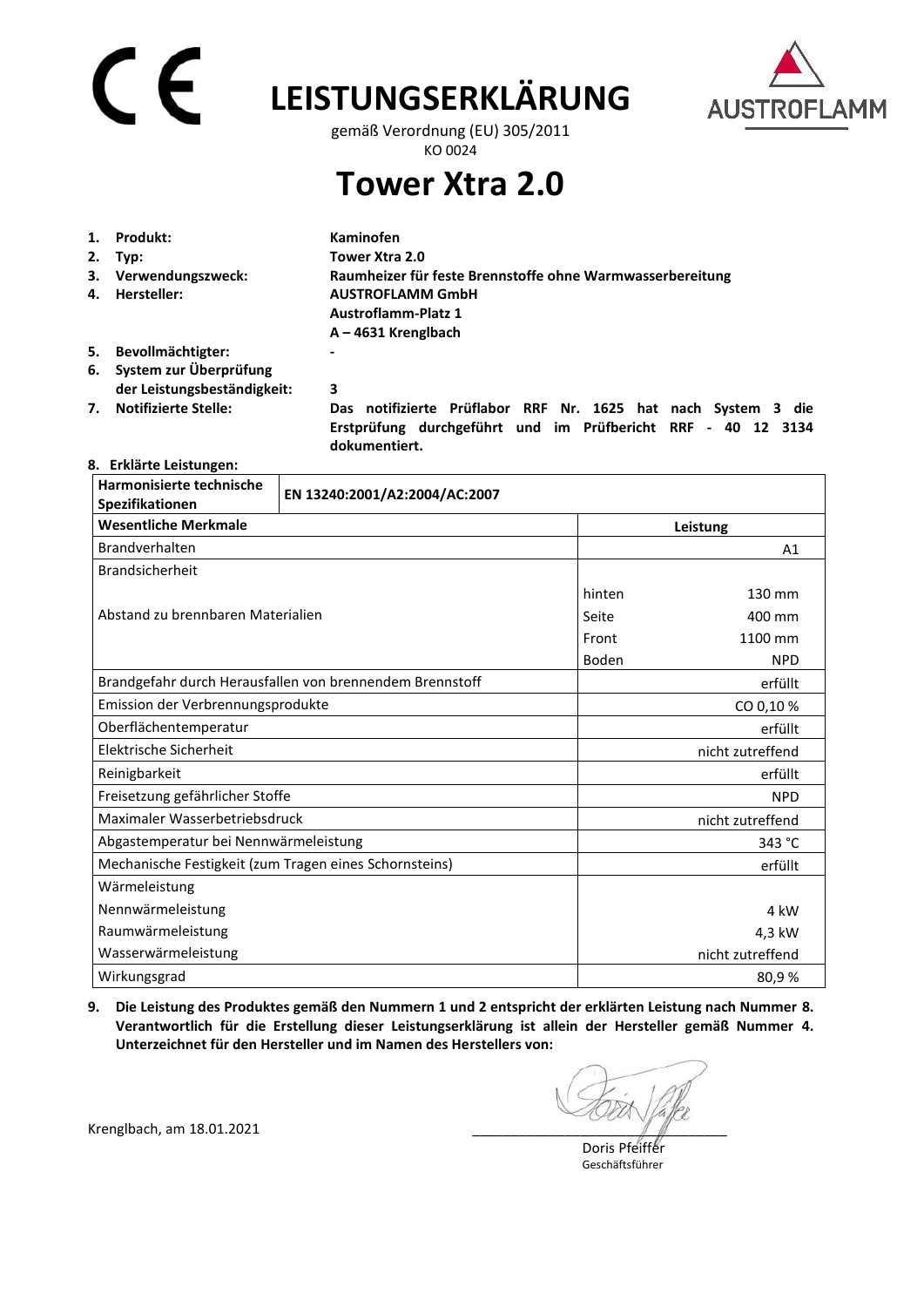# **Declaration of performance**  Council Regulation (EU) 305/2011



KO 0024

## **Tower Xtra 2.0**

|                                             | 1. Product:                  | Wood stove                                                                                                                        |
|---------------------------------------------|------------------------------|-----------------------------------------------------------------------------------------------------------------------------------|
|                                             | 2. Type:                     | Tower Xtra 2.0                                                                                                                    |
|                                             | 3. Intended use:             | Roomheater burning solid fuel without hot water supply                                                                            |
| <b>AUSTROFLAMM GmbH</b><br>4. Manufacturer: |                              |                                                                                                                                   |
|                                             |                              | <b>Austroflamm-Platz 1</b>                                                                                                        |
|                                             |                              | $A - 4631$ Krenglbach                                                                                                             |
|                                             | 5. Representative:           | ۰                                                                                                                                 |
|                                             | 6. System of verification of |                                                                                                                                   |
|                                             | constancy of performance:    | 3                                                                                                                                 |
|                                             | 7. Notified body:            | The notified test laboratory RRF Nr. 1625 performed the initial<br>assessment according to system 3 and documented the results in |

 **test report RRF - 40 12 3134.** 

#### **8. Declared performance:**

| <b>Harmonised technical</b><br>specifications   | EN 13240:2001/A2:2004/AC:2007 |         |             |  |
|-------------------------------------------------|-------------------------------|---------|-------------|--|
| <b>Essential characteristics</b>                |                               |         | Performance |  |
| Fire performance                                |                               |         | A1          |  |
| Fire safety                                     |                               |         |             |  |
|                                                 |                               | Rear    | 130 mm      |  |
| Distance to flammable materials                 |                               | Lateral | 400 mm      |  |
|                                                 |                               | Front   | 1100 mm     |  |
|                                                 |                               | Floor   | <b>NPD</b>  |  |
| Fire hazard through burning fuel falling out    |                               |         | complied    |  |
| Emission combustion products                    |                               |         | CO 0,10%    |  |
| Surface temperature                             |                               |         | complied    |  |
| Electrical safety                               |                               |         | <b>NPD</b>  |  |
| Cleanability                                    |                               |         | complied    |  |
| Discharge of toxic material                     |                               |         | <b>NPD</b>  |  |
| Maximum water operating pressure                |                               |         | <b>NPD</b>  |  |
| Exhaust gas temperature at nominal heat output  |                               |         | 343 °C      |  |
| Mechanical stability (for carrying the chimney) |                               |         | complied    |  |
| Heat output                                     |                               |         |             |  |
| Nominal heat output                             |                               |         | 4 kW        |  |
| Room heating capacity                           |                               |         | 4,3 kW      |  |
| Water heating capacity                          |                               |         | <b>NPD</b>  |  |
| Efficiency                                      |                               |         | 80,9%       |  |

**9. The performance of the product identified above is in conformity with the set of declared performance/s. This declaration of performance is issued, in accordance with Regulation (EU) No 305/2011, under the sole responsibility of the manufacturer identified above.** 

**Signed for and on behalf of the manufacturer by:**

Doris Pfeiffer Managing director

Krenglbach, 18.01.2021